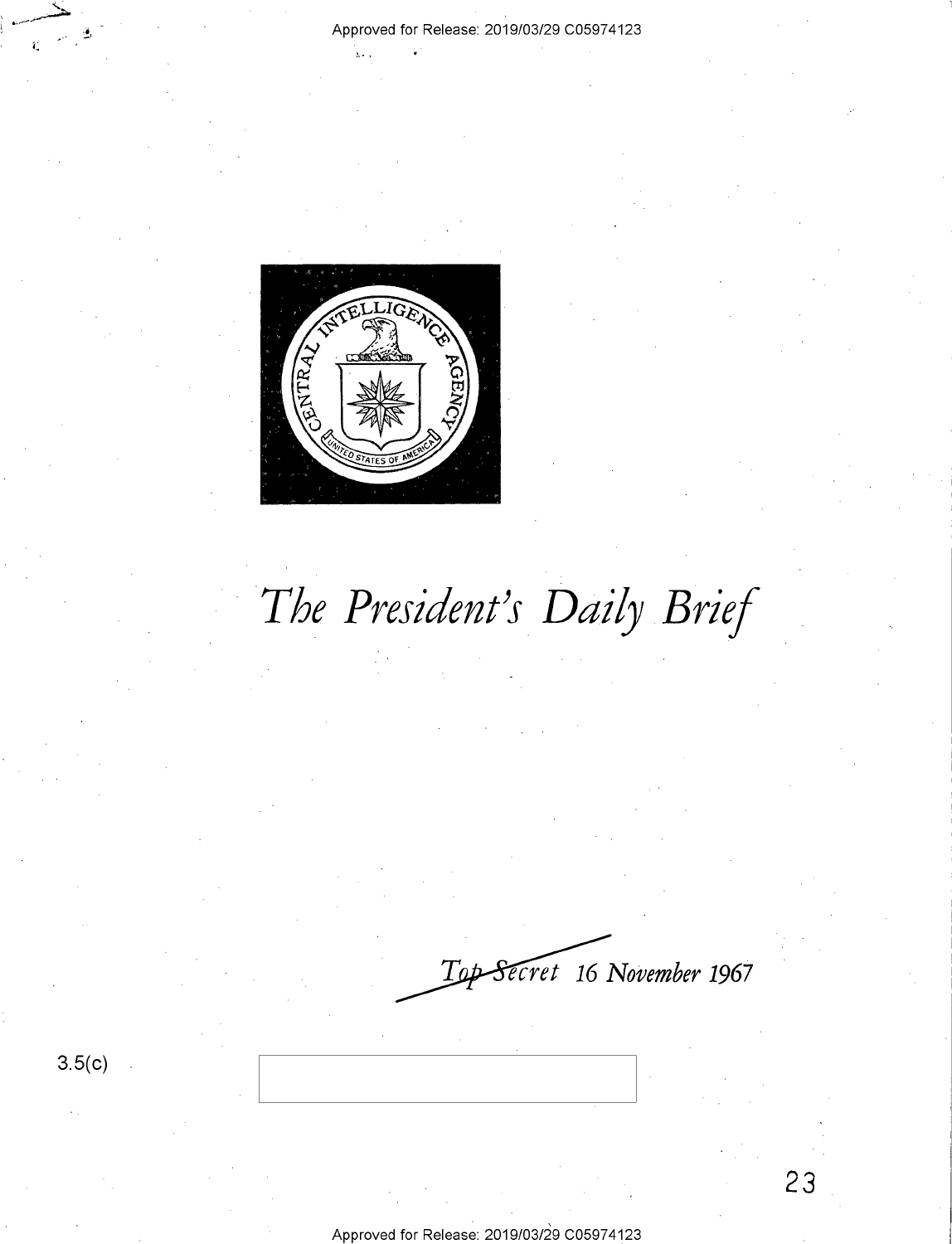*i,* ~--A-p-pr\_o\_ve\_d\_f\_o\_rR\_e\_le\_a\_s\_e:\_2\_0\_1\_9/\_0\_3/\_2\_9\_C\_05\_9\_7\_4\_12\_3 \_\_\_\_\_\_\_\_\_\_ ~13.5(c)

DAILY BRIEF 16 NOVEMBER 1967

1. Cyprus

A tenuous cease-fire was arranged last night after the most serious outbreak of fighting in at least two years. Hostilities erupted after General Grivas, the Greek who commands the Cypriot armed forces, insisted on sending police patrols. through a tense Turkish-Cypriot area that had been free of such patrols since last July. Turkish-Cypriots resisted, but were overwhelmed by Grivas' National Guard before the cease-fire came into effect.

Athens' role in this flare-up is still not entirely clear. It had apparently approved Grivas' plan to resume the patrols, but--after urgent US and British representations--did order the . cease-fire and Grivas' withdrawal from positions gained in the day's fighting. At last word, Grivas was apparently withdrawing.

The outbreak came at a time of heightened tension between Athens and Ankara, caused in part by the recent Turkish air·force intrusions over Greek islands in the Aegean. The Turks reacted quickly to yesterday's events, warning that they might have to intervene. The US military attaché in Ankara noted obvious Turkish military preparations and saw bombs being loaded on Turkish aircraft.

2. France

TQP

3.5(c)

3.3(h)(2)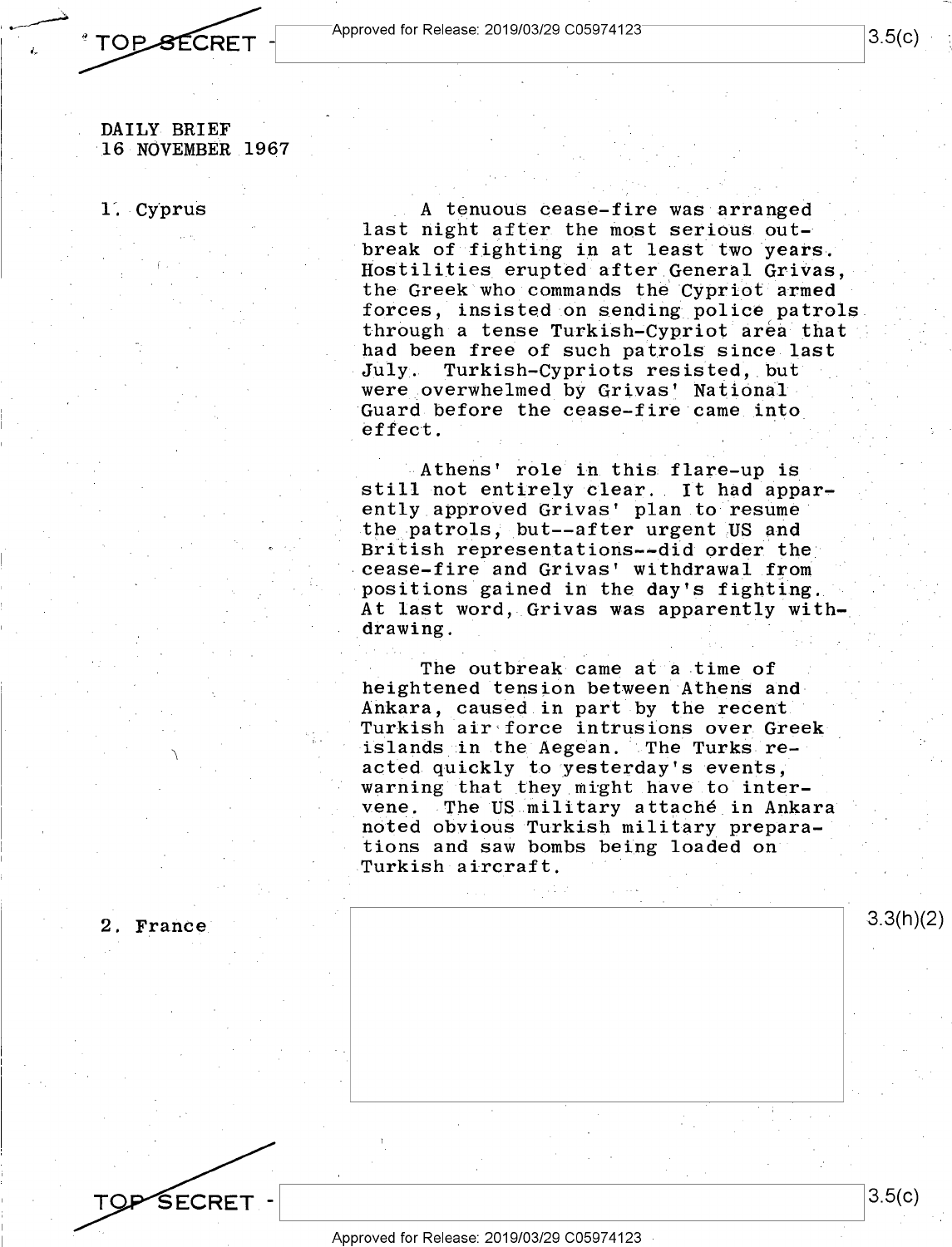<sup>~</sup>**,:op s E'.CRET** <sup>1</sup>

' \

# , \_ \_\_\_\_\_\_\_,. - j~--Approved for Release: 2019/03/29 C05974123-----------,I L\_ \_\_\_\_\_\_\_\_\_\_\_\_\_\_\_\_\_ ~3.5(c)

3.3(h)(2)

#### 3. Communist China

#### 4. Mongolia

The presence of Soviet combat troops in Mongolia was openly acknowledged for the first time last week when Soviet tanks and surface-to-air missiles took part in the 50th anniversary parade in Ulan Bator. The Chinese are sure to look on this as a further affront by the "revisionist puppets" running Mongolia.



#### 6. Singapore

5. United Kingdom

Lee Kuan Yew **water (Edsternal)** 3.3(h)(2) thinks his recent trip to the US was "very successful," even though he did not get the security guarantee he had hoped for from the US. He is ne had noped for from the US. He is<br>still talking of the long-term threat he fears Indonesia poses for Singapore,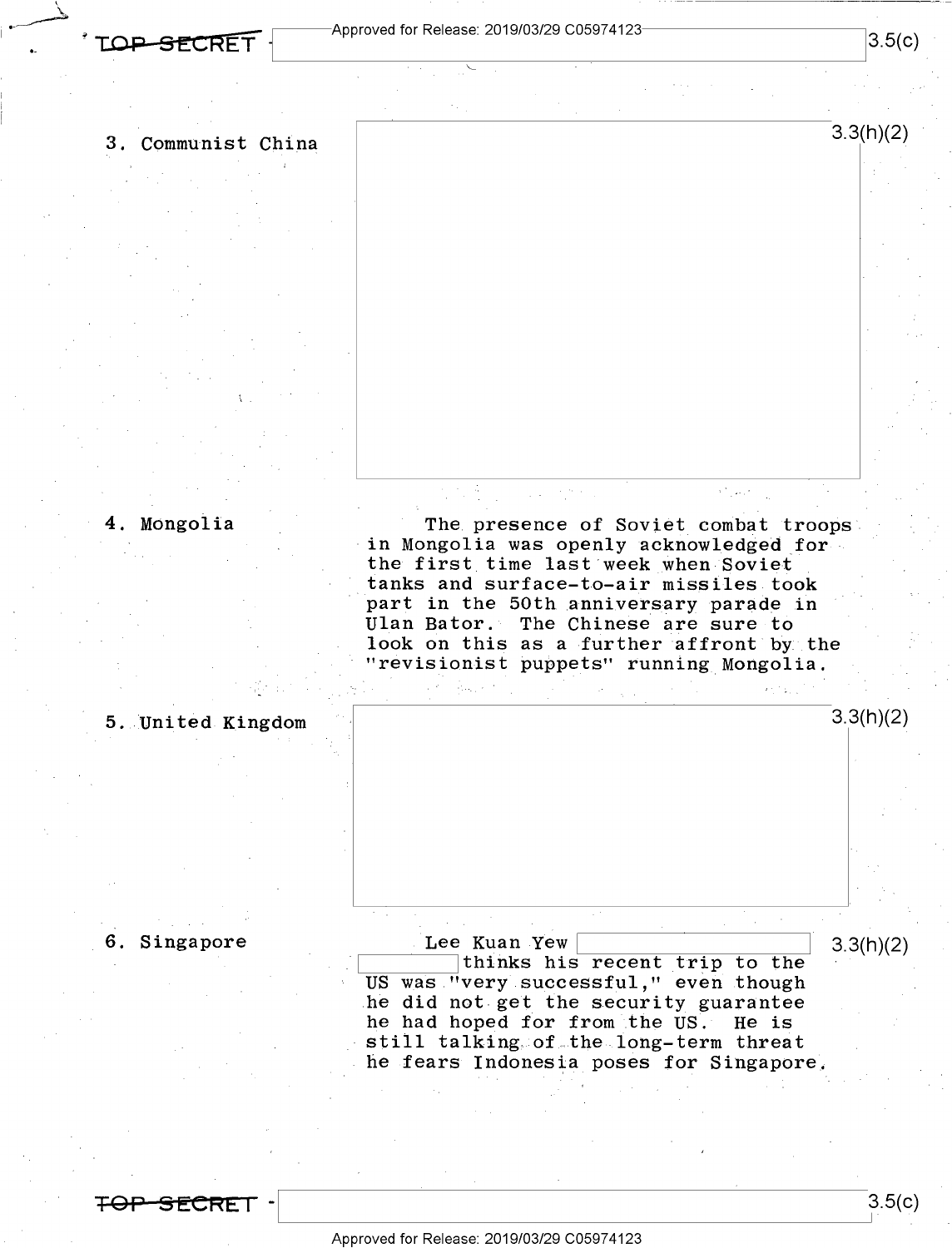#### 7. Philippines

From all accounts, Tuesday's elections were among the bloodiest and perhaps the dirtiest in recent Filipino history. At last word, the death toll was 62 and still rising.

Returns are coming in slowly, but it is already obvious that the two~party system is still a going concern. Marcos' party is doing well in many places, but one of the President's bitterest enemies is ahead in one of the eight senatorial races and another has won the contest for mayor of Manila.



9. Panama

8. Vietnam

Arnulfo Arias is talking confidently of winning the election next May against whatever candidates President Robles and other politicians put up. Given the continuing angry dissension in the Robles camp, Arias has good reason for his optimism. Moreover, he remains secure as head of the country's only mass-based political party.

3.3(h)(2)

3.3(h)(2)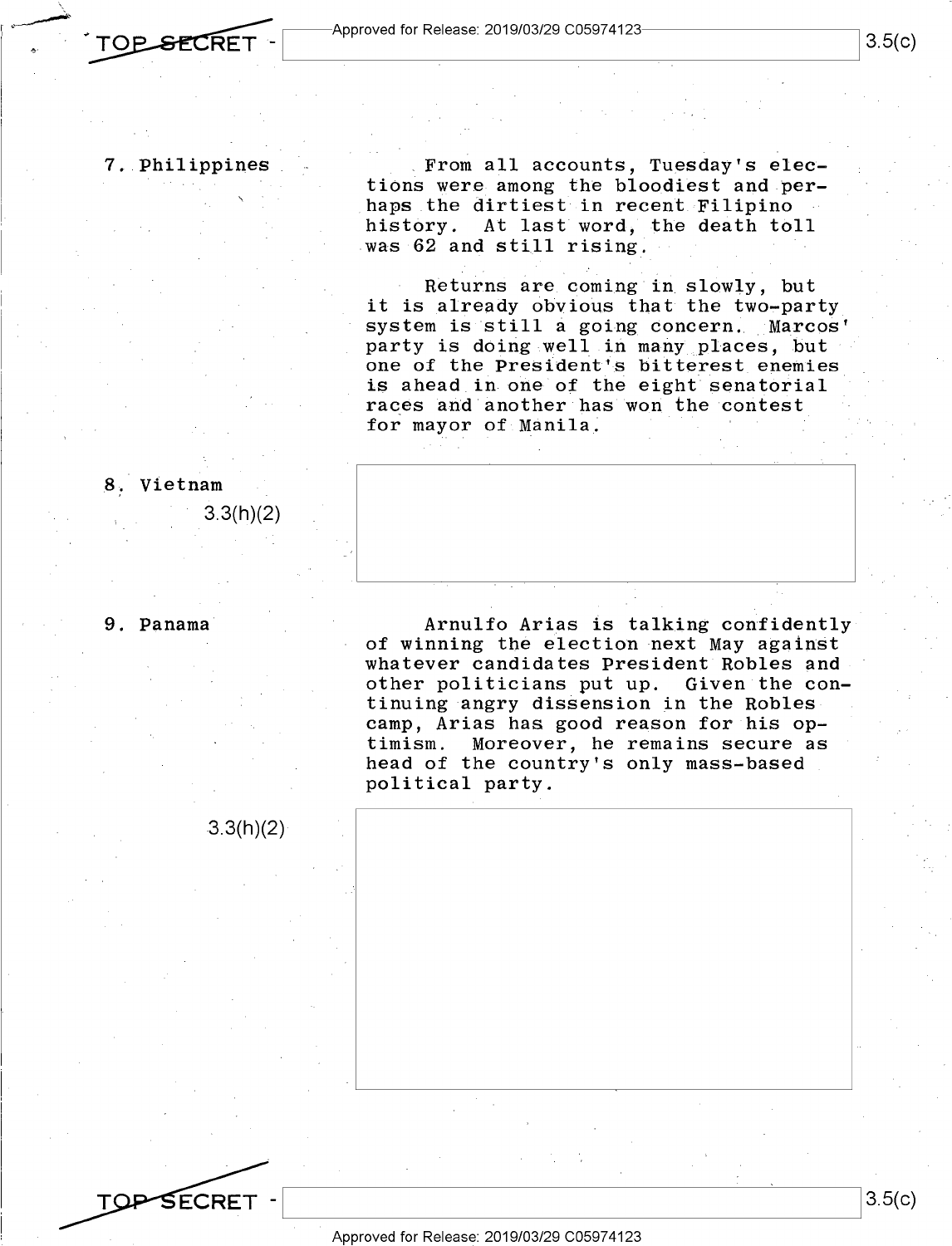#### Approved for Release: 2019/03/29 C0597 4123

 $\frac{\epsilon'}{2\epsilon}$ 

Top Secret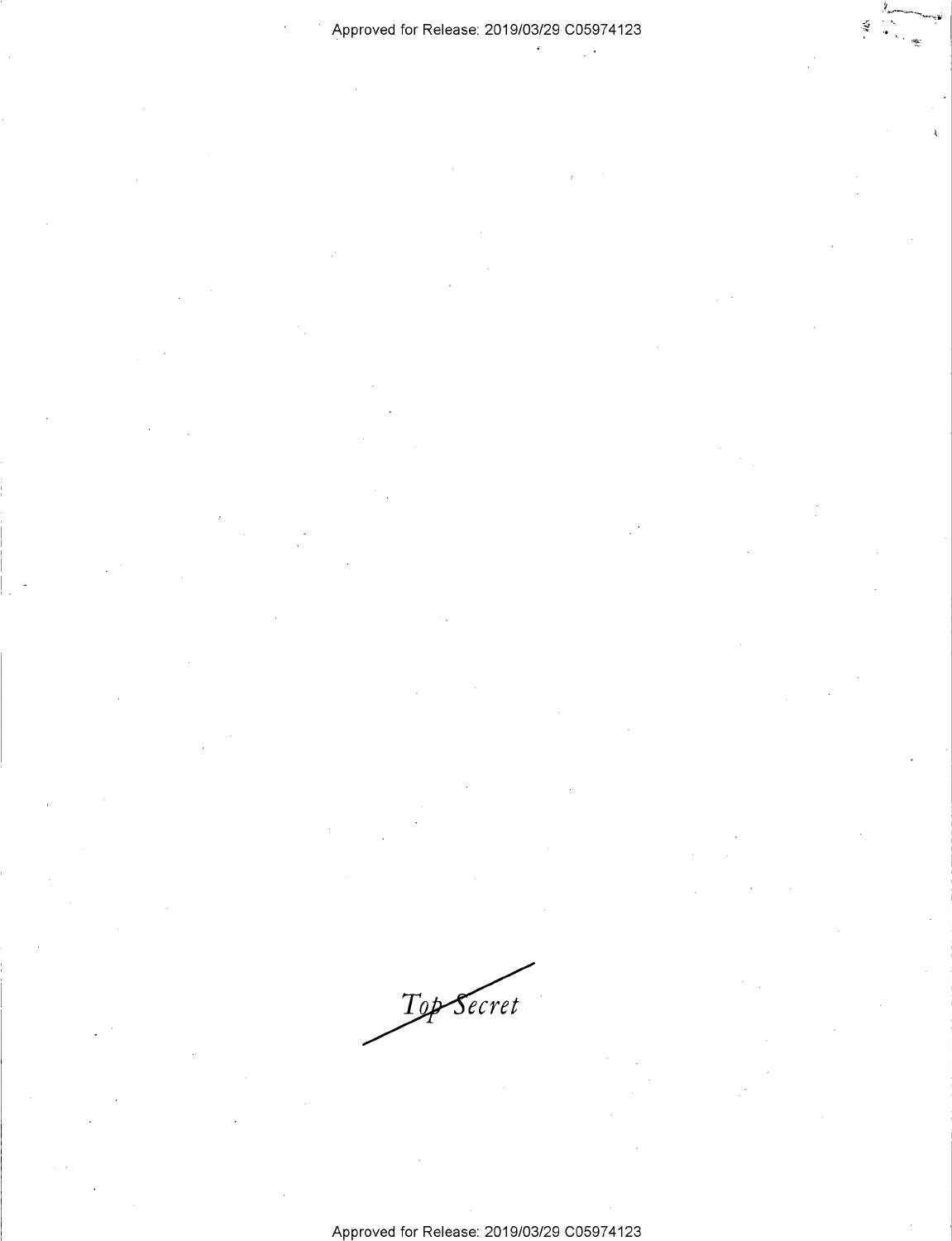



### *FOR THE PRESIDENT'S EYES ONLY*

## **Special Daily Report on North Vietnam**

**Top Secret** 16

3.5(c)

... :

16 November 1967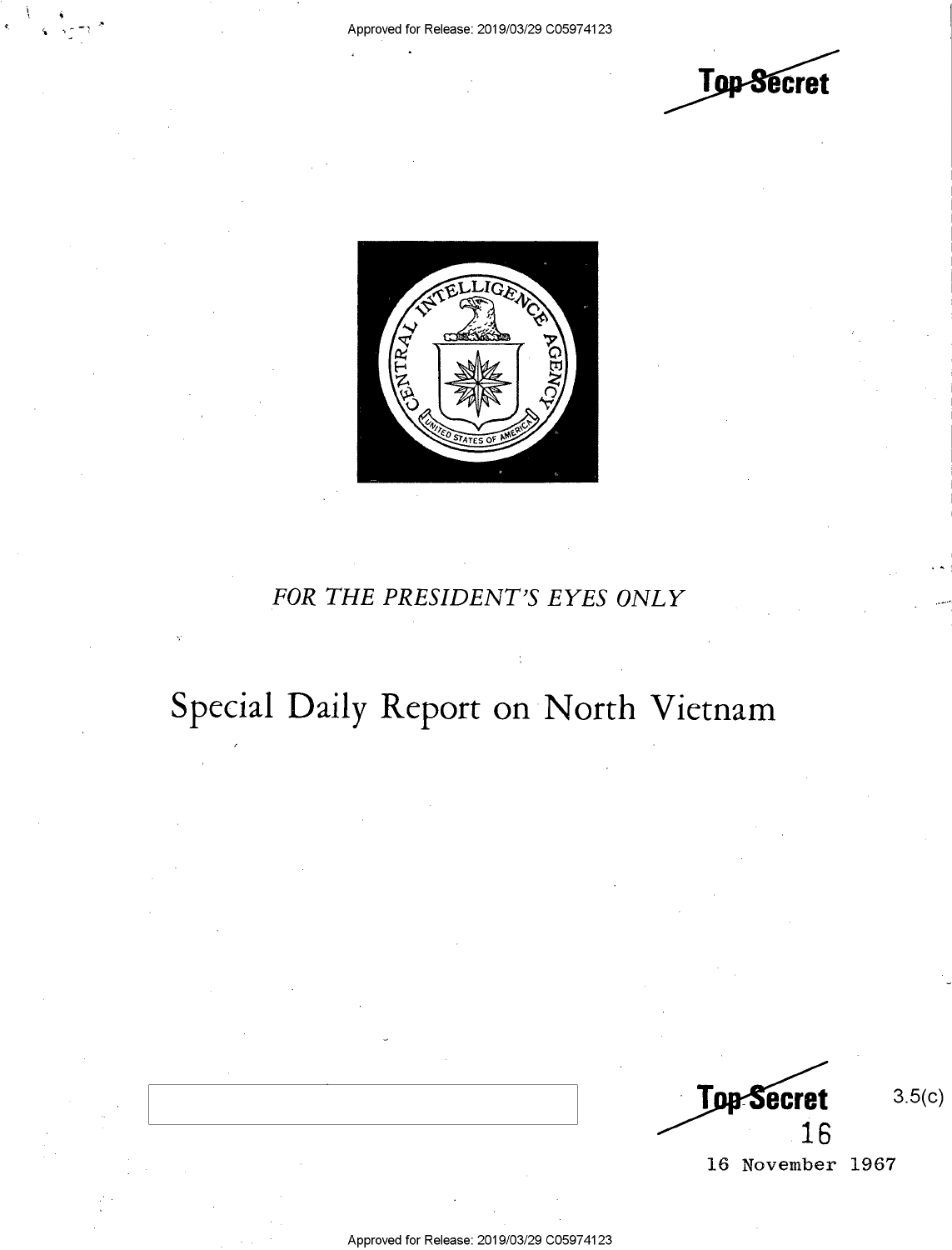

I ,

Special Daily Report on North Vietnam for the President's Eyes Only

16 November 1967

#### I. NOTES ON THE SITUATION

. Communists Fail to Comment on Goldberg Statements: Neither Hanoi nor the Liberation Front has yet reported or commented on Ambassador Goldberg's statements of two weeks ago that the US would not block the Front's participation in talks at the United Nations or at a Geneva-type conference. Normally, both are quick to rule out any role for the United Nations in Vietnam talks. The lack of comment suggests that they consider this a modification in the US position.

\* \* \*

\* \* \*



Approved for Release: 2019/03/29 C0597 4123

\* \* \*

3.3(h)(2)

3.3(h)(2)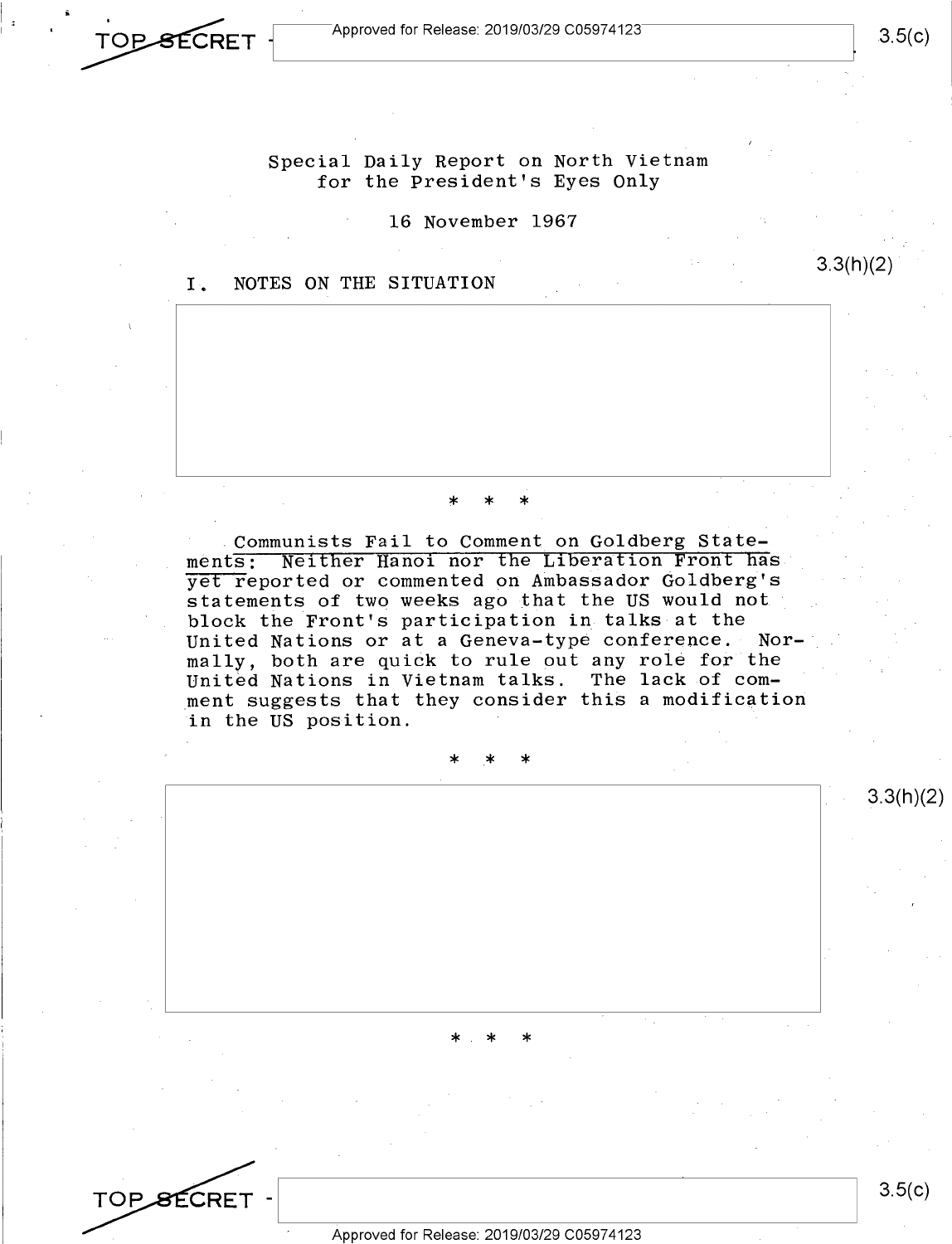$\overline{\text{TOP\_SECTION}}$  -  $\overline{\text{Approved for Release: 2019/03/29 C05974123}}$  3.5(c)

*j* 

sakitat satut.

网络天空 计图

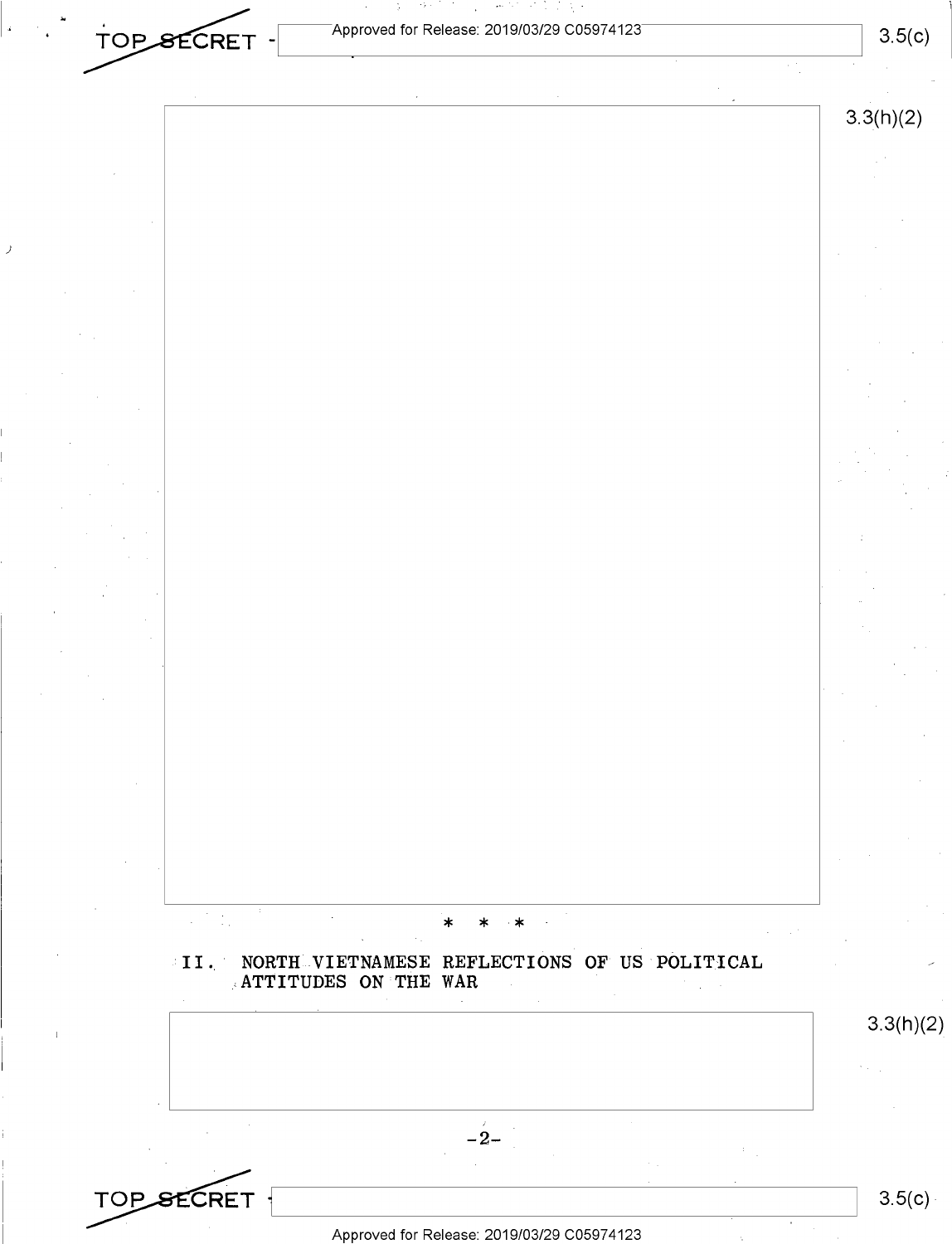Approved for Release: 2019/03/29 C0597 4123

TOP SECRET

TOP SECRET

 $3.5(c)$ 

3.3(h)(2)

.Hanoi on US Deserters: North Vietnam has described as "resolute and valiant" the desertions<br>of the four US Navy sailors in Japan. A 15 Novemof the four US Navy sailors in Japan. ber Hanoi International,Service broadcast in English states that the sailors left their ship in protest against the "US aggressive war" in Vietnam. The broadcast reports a commentary in the Hanoi Daily, Nhan Dan, claiming that the sailors have "clearly seen the truth" of the Vietnam war and the "extremely reactionary and dangerous" policy of the US. The Hanoi paper also says that the desertions were a "heavy blow'' to President .Johnson and showed that the antiwar movement 0£ the American people was growing stronger.

\* \* \*

*A* separate Hanoi'International Service broadcast in English yesterday reports on desertions by US troops in Western Europe. The broadcast claims that during the past year more than 1,000 US soldiers have deserted in Western Europe--70 percent of them to avoid being transferred to South Vietnam "to serve as cannon fodder." According to Hanoi, "disastrous US defeats" in Vietnam have steadily increased the US troops' hatred of the war. The broadcast also claims that the people of the West European countries have aided the deserters and that US authorities are "deeply concerned" and have tried to "cover up the facts."

Hanoi on Court-Martial of Army Private: *A* Hanoi International Service broadcast in English yesterday reported that "American youths" held a meeting in New York's Union Square on 13 November to defend<br>a US army private who refused to go 3.3(h)(2) a US army private who refused to go<br>to Vietnam. The broadcast said that the participants--members of the Dubois clubs--condemned the

\* \* \*

3.5(c)

Approved for Release: 2019/03/29 C0597 4123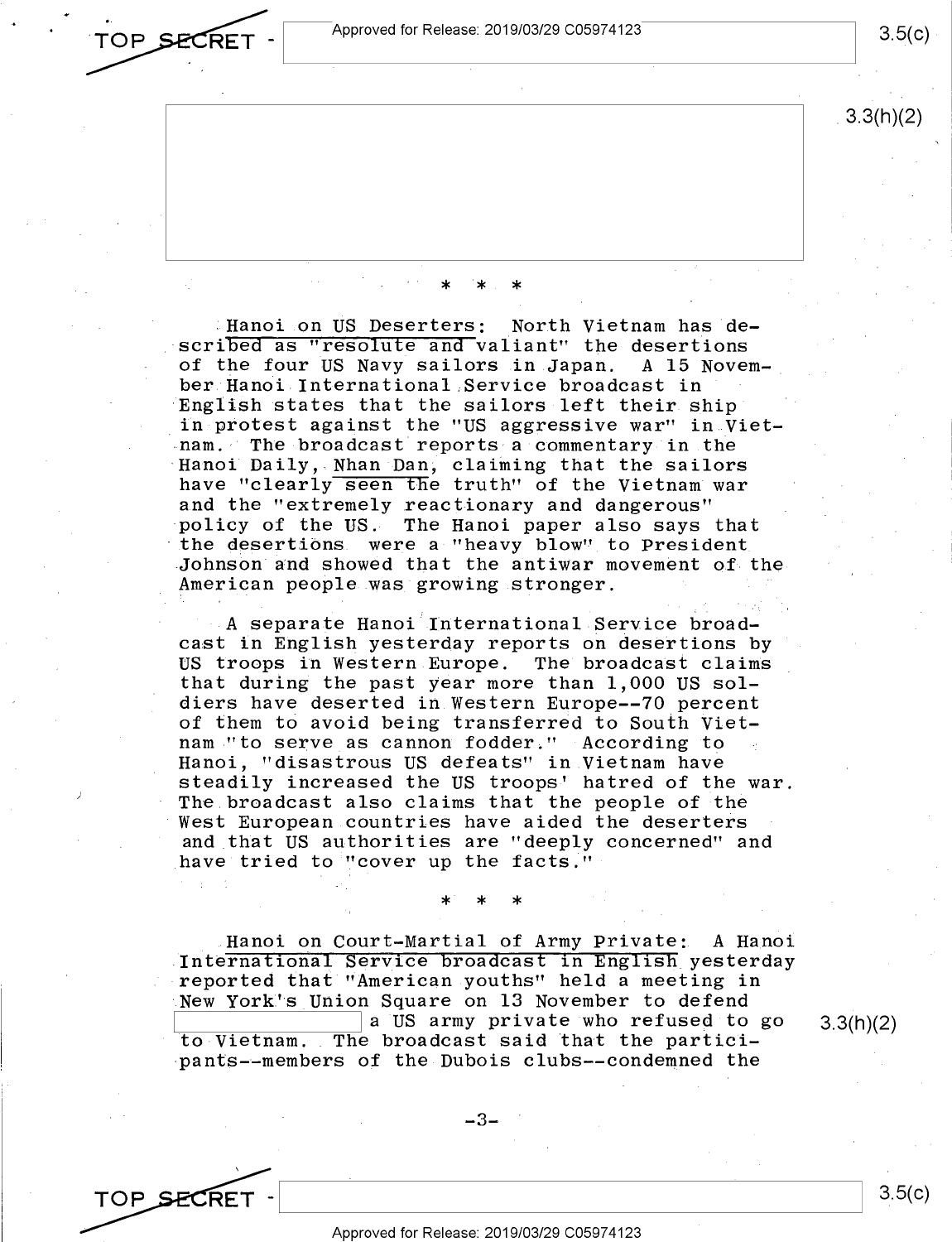\*OP\_SECRET - Approved for Release: 2019/03/29 C05974123 4.5(c)

US Government's persecution of Americans who refused to take part in the "dirty war."



### 3.5(c)

TOP SECRET -<br>Approved for Release: 2019/03/29 C05974123

-4-